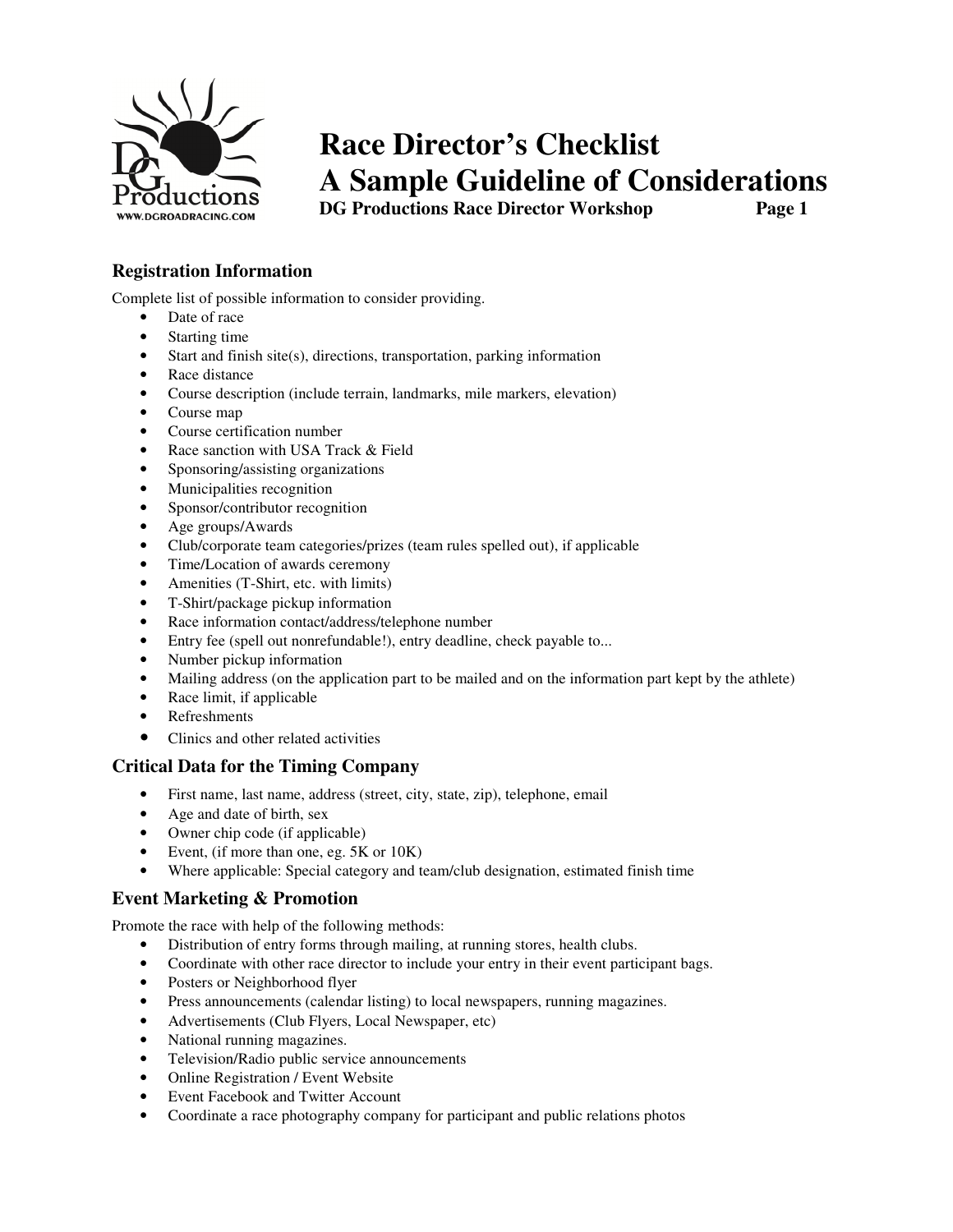

# **Race Director's Checklist A Sample Guideline of Considerations DG Productions Race Director Workshop Page 2**

**Pre Race** 

During the months preceding the race, the following tasks should be accomplished:

- Municipal Permits
- **State Permits**
- Sanction (USATF), providing insurance
- Certificates of Insurance
- Course measurement and certification
- Course miles marked
- Signage prepared for course and race site
- Police Liaison/details arranged
- Fire department notified
- Hospitals notified/Ambulance services arranged or notified
- Press/Course vehicles obtained
- T-Shirts/other giveaway items obtained
- Race numbers/Safety pins obtained
- Entry forms filed in alphabetical order and entry fees deposited

Volunteer committees established and captains appointed for:

- registration
- publicity and promotion
- sponsors and donations
- water/aid stations
- timing and scoring
- medical
- aid stations
- course security/marshals/communications
- results posting and distribution
- awards
- refreshments/cleanup

Runner's information prepared for distribution and/or posting on race day:

- Medical/weather information
- Timing/starting lineup information
- Course map with mile markers and aid stations
- Clothing/check-in/changing facilities/showers
- Results posting

### **Race Day**

Final details for a smooth running and safe race:

Course/informational signs posted Volunteer/Official area assembled

- tables/chairs/signage posted
- coffee/refreshments
- Tshirt/Official identification
- Instructional briefings prepared

Press area assembled (if applicable)

- tables/chairs/signage
- race information/printouts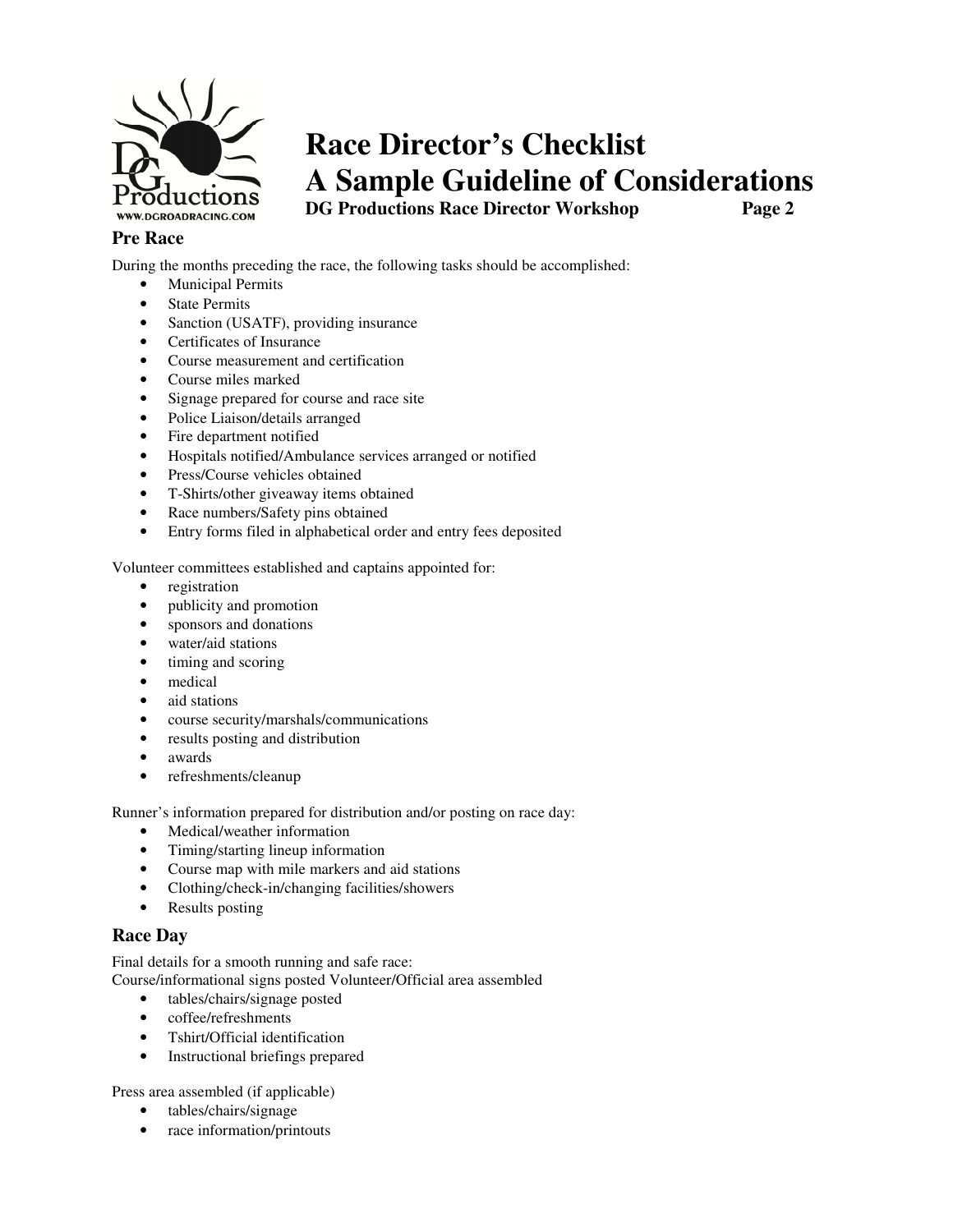

# **Race Director's Checklist A Sample Guideline of Considerations**

**DG Productions Race Director Workshop Page 3** 

Pre-registered runners area

- list/printout posted
- number pickup
- T-shirt/packet pickup

Post registration area setup

- entry forms/pens/pencils
- race numbers/pins
- race packets
- cash box/change
- Trouble table setup
- Police briefed
- Course officials/marshals briefed
- Start/Finish officials briefed
- Official photographer(s) briefed (provide with shotlist)
- Press/Course vehicle drivers briefed (someone very familiar with course to guide each vehicle!)
- Follow up vehicle driver briefed (provide vehicle with water, cups, blankets, firstaid kit, etc.)
- Official starter equipped and briefed
- Start/finish banner(s) mounted
- Start/finish review stands assembled
- PA system(s) bullhorns functioning

Start/Finish line equipment in place:

- pace/seeding signs
- finish tape
- chute materials (stanchions, rope)
- digital clock
- computer system (working)
- tables/chairs
- electric power hookup (generator)
- water station setup
- Restroom facilities in place
- Clothing check-in in place

#### Medical area setup

- isolated, covered area near finish line
- supervising MD and qualified nurses, EMT's
- communications
- ice, IV's, hot and cold fluids, cots, blankets
- immediate triage capability

Water stations materials in place:

- water/electrolyte replacement fluid
- cups
- pitchers
- tables
- barrels/trash bags
- rakes (for cleanup)